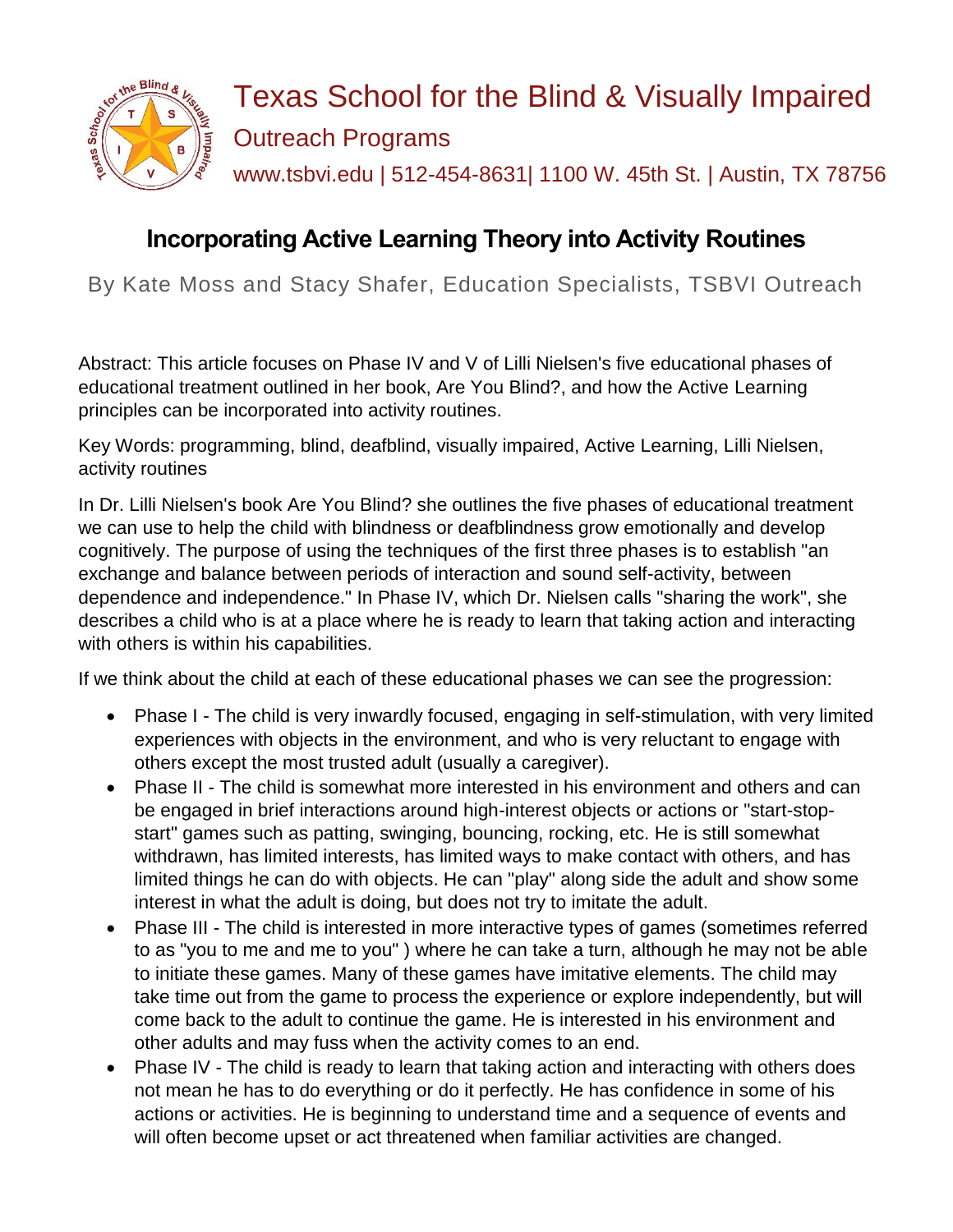Phase V - The child is ready to learn that his own actions have consequences. He generally feels secure interacting with others and though he still may have difficulty initially handling change, he is showing more coping skills. He should have an emotional age of two years before attempting to work with him at this phase. (Nielsen, 1990)

Dr. Jan van Dijk, in his approach to working with deafblind multiply disabled children, also emphasizes the importance of establishing a relationship and learning to read the child's subtle communication as a first step. Similarly he uses co-active movement following the child's lead to engage the child in interaction. He develops anticipation through building structured activities and routines; then slightly changes something in the routine to introduce novelty and learning. All along his goal is to build the child's self-esteem and confidence in his abilities to do for himself and to interact with others. Specific communication skills are tied to these experiences as concepts are developed through experiential learning. (van Dijk, 2001)

Best practices teach us that throughout the child's development in these early stages, routines and turn-taking interactions play a critical role. For example, all children participate in basic care-giving activities such as bathing, diapering, and feeding. Through these care-giving activities that occur daily, the child begins to establish a memory and can anticipate events. Later on, through participation in simple turn-taking games that are done in a routine way, the child is able to cause the adult do something pleasurable by taking an action of his own. Still later in his development, the child is able to take part in a simple series of actions that result in some desired outcome through more structured routines. Finally the child develops independence in completing the steps of the routine he has spent time "helping" the adult to complete.

## Phase IV - Sharing the Work or Level I Routines

In her book, Communication: A guide for teaching students with visual and multiple disabilities, Linda Hagood describes three levels of routines, and the child at Phase IV is just at Level I. In the Level I routine she describes an activity that:

- Uses short, easy, predictable steps.
- Has a consistent beginning and end.
- Occurs at a consistent place and time with consistent objects and person.
- Is based upon the interests of the child. Is done with the adult in close proximity.
- Focuses on relationship building.Does not have the expectation of the child completing the activity on his or her own.
- Uses non-language forms such as objects, vocalizations, touch cues, etc.
- Views non-communicative behaviors as having communicative intent.

When a child is engaged in an Active Learning approach, it is at Phase IV when we begin using activity routines to supplement his independent exploration activities and simple interaction times with an adult.

At this phase the child should exhibit confidence in performing some actions or activities and have some beginning understanding of time and a sequence of events. When the child is demonstrating these traits, you can begin to include some routines where you expect the child to play an active part into a portion of each day. For example, he might show some anticipation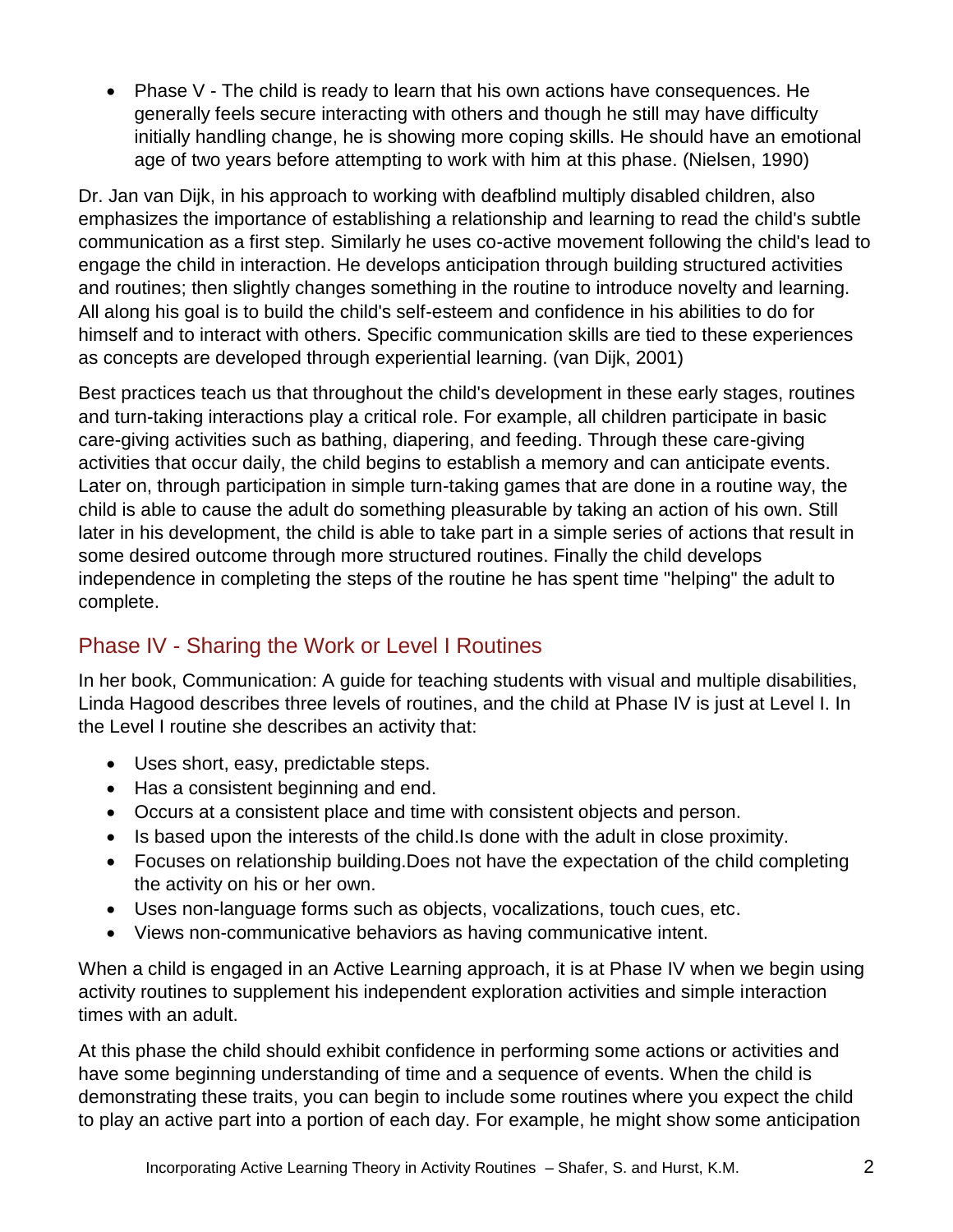of a familiar set of steps used in making his breakfast by trying to help pour the milk in his cup when the milk carton is opened. He may also become upset when he discovers that the carton contains orange juice and not milk.

## Select a Motivating Activity

So how do you begin? As a first step, try to select activities that are motivating to the child. Think about the things (the objects) the child most enjoys playing with in independent exploration or in times when you are interacting with him. Are there activities you can design that will incorporate these materials? For example, if the child is interested in wire whisks, could you use a whisk to make instant pudding? Also consider the kinds of actions the child finds interesting. Can some of these actions be included in the routine you design? If the child likes to bang the whisk on another object can you have him bang the whisk from the finished pudding on the side of the bowl?

Pick an activity that is simple, one without a lot of complicated steps. Some of the payoff for participating in the routine needs to be apparent to the child from the beginning — "I get to play with the object I like." Additional perks for hanging in there until the end of the activity should also be included along the way — "I really like chocolate. I like banging the whisk on the side of a bowl with my teacher. I like to tear open cartons."

#### Organize the Materials

Participating in a routine with a child requires your undivided attention so you can respond to him emotionally and not miss any of his comments or reactions. Make sure you have all the materials you will need collected before you begin the activity. Think about the space where you will do the routine. Is this a space where the child feels comfortable and is not distracted by events or people? Is the area set up so that you can be at the child's level, even if that means sitting on the floor? If the child can't or won't sit, can he physically access all the materials and complete an action? This might mean covering the floor with a protective cloth if the activity is likely to get messy. Will the child help you collect some of the materials or is that too much to ask of him at this point? Get everything ready before you ask the child to come "play".

## Provide Time to Explore

Give the child time to explore the space and the materials you will be using during the routine. Be sure to let him explore it in his own way and not the way you think he should explore it. If possible, let the child experience his own exploration of the objects outside the routine before introducing it into a structured routine.

Share in his exploration by having a duplicate set of materials for you to use or by giving joint attention to the object. For the visually impaired child this is often demonstrated through a shared tactile experience using a hand-under-hand approach (Barbara Miles, 1999). For example, if he bangs the wire whisk on the table, have one you can bang along side him. If he puts his hand in the water, put your hand in there with his so that he knows you are aware of what he is doing. Don't hurry him in his exploration — this means you need to allow plenty of time for the routine.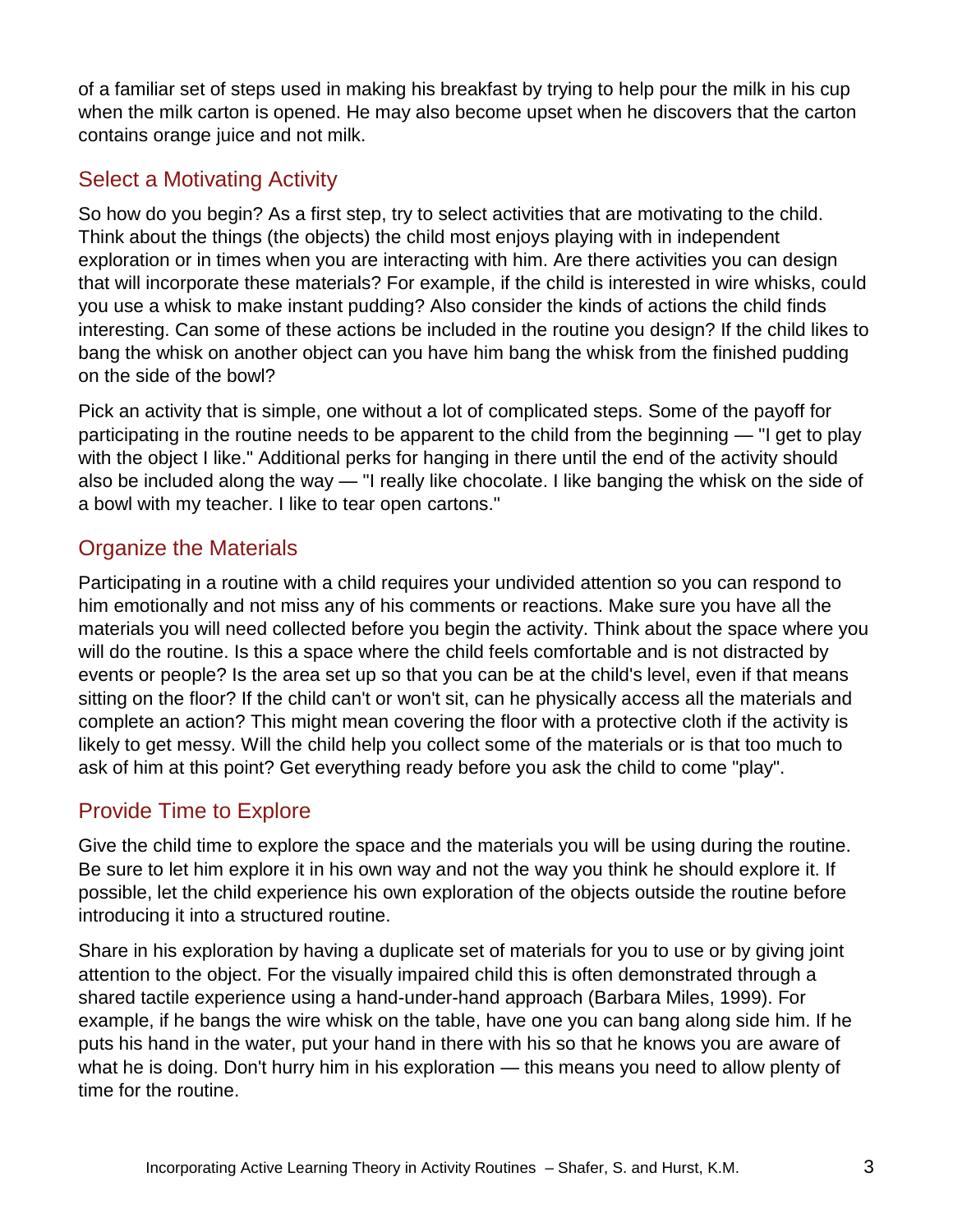#### Set up the Sequence

It is necessary to the child to provide a clear sequence of steps in the activity. Using a slotted box like the ones typically used for a daily object calendar works well. Place an object you will use in each step in sequential slots of the box. Organize them from left to right so the child can find his way to the next step easily as each step is completed. Provide a finish basket or box to discard the object after you have completed the step. After he becomes more familiar with the routine the child may be able to help you load the objects into the slots after he has thoroughly explored each one. If not you may quickly review each one that you have pre-loaded into the slotted box so he knows where each object and action occurs in the sequence.

#### Complete the Steps

As you introduce each step, give the child a little time to re-explore the object before asking him to "help" complete the step. Then you can give him the word or sign for the object and model what you are going to do such as pour, stir, throw, tear open, etc. In the beginning the tasks you are asking him to complete can be completed in a few seconds up to a few minutes without any consideration for how perfectly the child can complete them. Be sure he understands which parts you are asking him to complete and which parts you will do. Most importantly, give him plenty of time to attempt to do the step before helping him complete it.

Modeling using a hand-under-hand approach during the routine, allows him to access what you are doing without making demands upon his hands to do all the work. If the child wants to explore the object a bit more after you use it, let him, but finish each step by helping to place the object in the finished box. Going back to the left-most slot and feeling for the next object can be beneficial in encouraging the child to look for the next "step" in the routine. (This is the perfect time to begin to introduce the concept and language of "next".) Eventually (after many times helping you do the action) the object should prompt the child to take the action independently. Wait silently and patiently!

#### Be Mindful of Pacing

Though you don't want to rush the child through the activity, you also don't want to lose him by dragging things out too long. This is where your teaching becomes an art; you have to be a keen observer of the child's emotional state. You know the child and can read his signs of boredom, anxiety, or pleasure. Allow more time for his "fun" parts and move more quickly through steps that are less pleasurable.

#### Clean Up and Put Away

To whatever degree the child is capable have him help you collect materials and clean up the space. At first this might simply mean helping you get a key item from its place or put the object representing the activity in the finished basket. If he can carry dirty materials to a sink or throw a water toy into the bucket, get him to do that much. Over time, he should be able to take on greater responsibility for collecting and putting away the materials.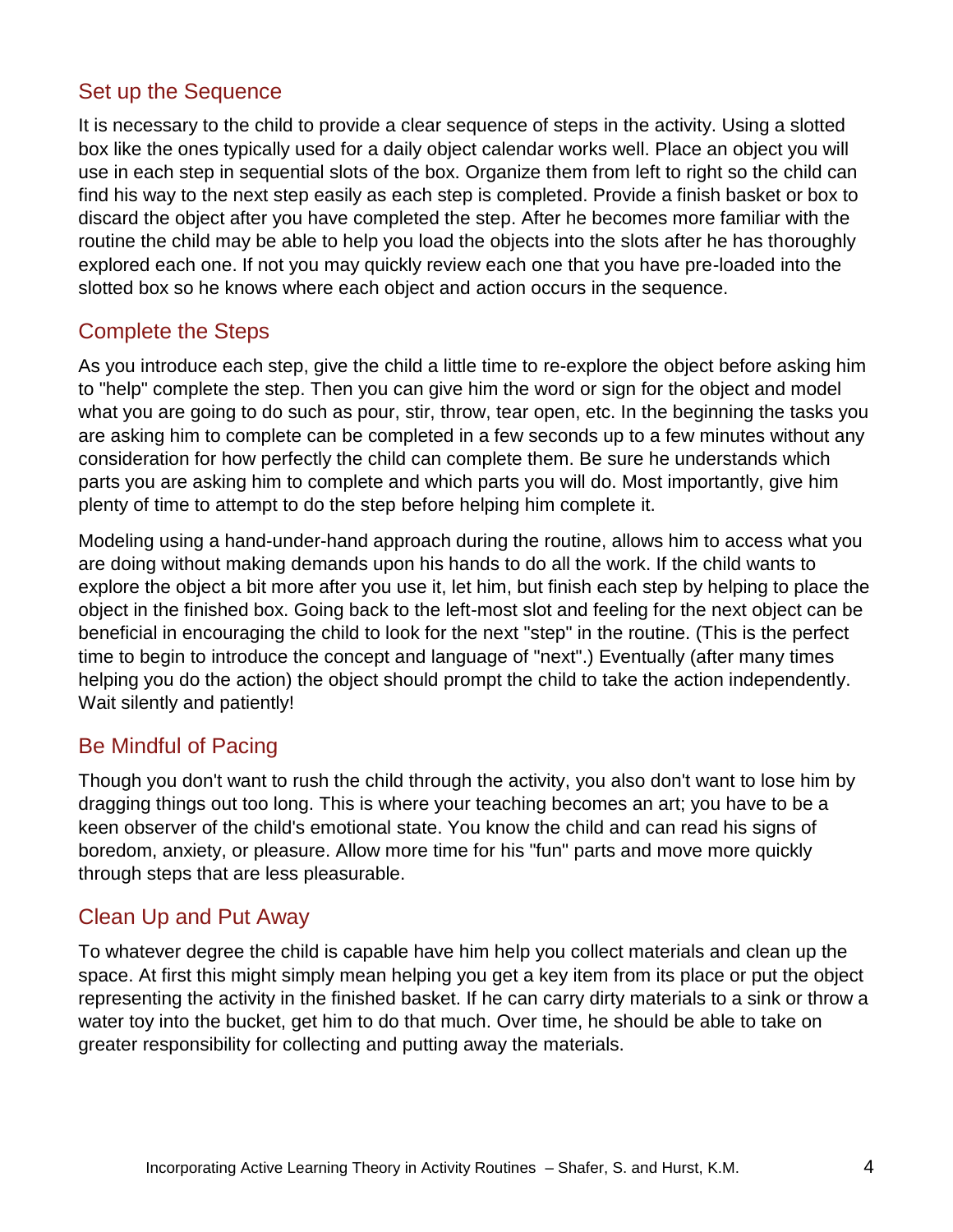#### After the Activity is Completed

Take a few moments after the activity is done to "talk" about how the child helped. Don't overly praise him, just comment on his successes and what you did together. If the child is using a calendar system at an anticipation level (at least), you may be able to reflect on the activity before you place the representing symbol in the finished box or basket.

### Throw a Curve Once the Routine is Well-Established

When the routine has been completed a number of times and the child is definitely familiar with both the materials and the steps, it may be time to throw him a curve. For example, change the container that holds the milk, put bubble bath into the water, get a very large wire whisk or a very small one. Don't change too much too quickly. You will likely see some surprise or even anxiety when he encounters the change. This surprise will provide a great topic for conversation. It also will expand the child's knowledge of objects and /or actions based on a very familiar, understood event. This is the way we all learn the best, not too much new to take in at one time.

#### **Conclusion**

Using routines is an invaluable tool when working with children who are developmentally delayed. A well-designed routine provides a great structure for learning. Incorporating Active Learning principles into the routine is also helpful. Just remember some of the points Dr. Nielsen mentions:

- Help the child learn that to be the one who does something does not necessarily mean that one has to do everything or do it perfectly.
- The abilities the child has been successful with in previous educational phases form the basis for deciding which activities can be used for the technique of sharing work.
- Keep tasks short (few seconds or minutes) initially, accept whatever the child does as correct.
- Explain each time which parts of the activity the adult will perform and what the child will do.
- Give plenty of time for the child to initiate the task and wait silently and calmly be neutral.
- Let the child know how long the activity is supposed to last.
- Try to keep the environment the same or only make gradual changes.
- Before going to more complicated and longer lasting activities the choice of technique for every part of the activity should be given careful consideration.

#### References

Hagood, Linda. Communication: A Guide for Teaching Students with Visual and Multiple Disabilities. Texas School for the Blind and Visually Impaired, 1997.

Miles, Barbara and McLetchie, Barbara. Developing Concepts with Children who are Deaf-Blind. DB-Link, 2004. http://www.tr.wou.edu/dblink/lib/concepts.htm